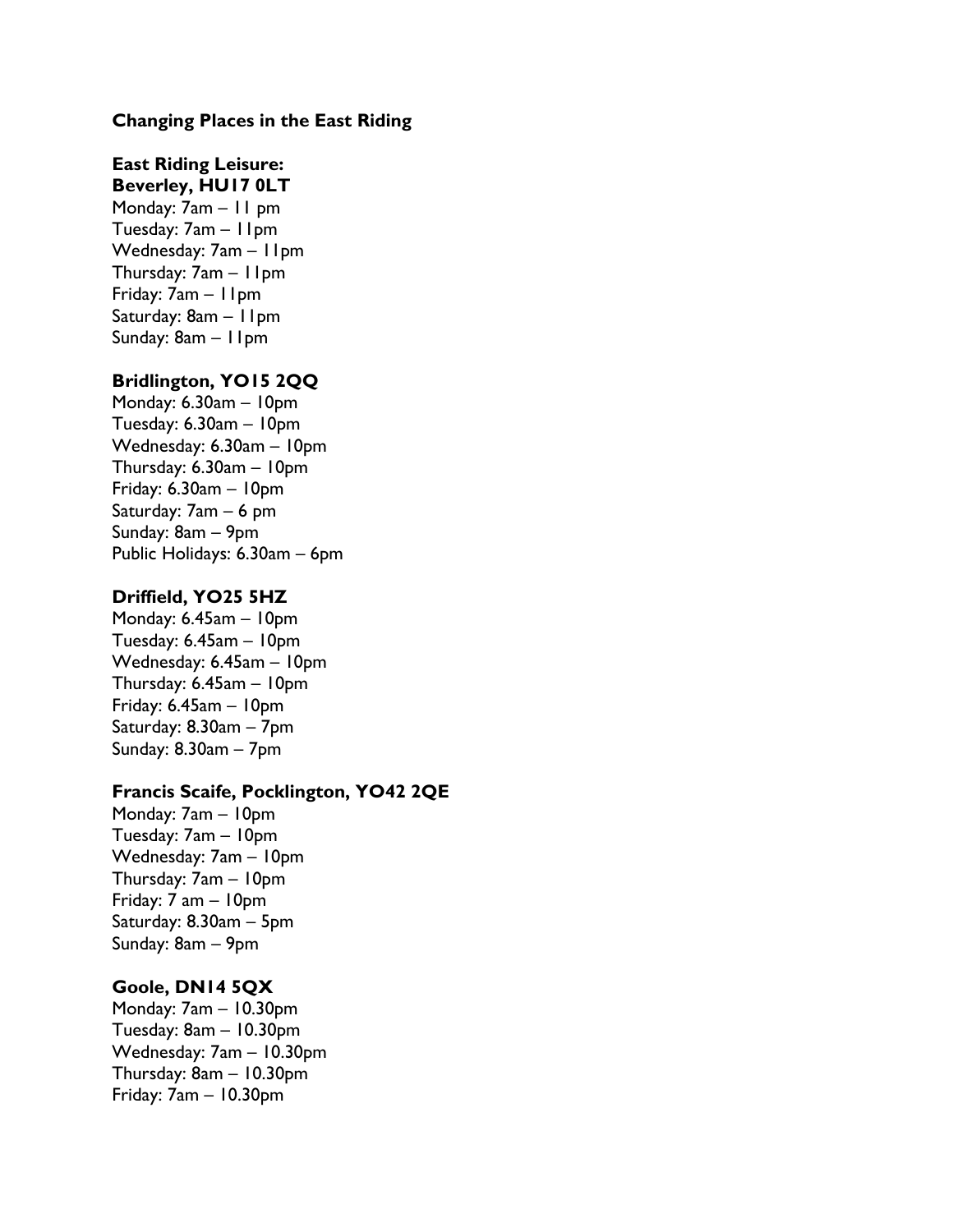Saturday: 8am – 10.30pm Sunday: 8am – 10.30pm

## **Haltemprice, HU10 6QJ**

Monday: 6.30am – 10pm Tuesday: 6.30am – 10pm Wednesday: 6.30am – 10pm Thursday: 6.30am – 10pm Friday: 6.30am – 10pm Saturday: 8.30am – 8pm Sunday: 8.30am – 8pm Bank Holiday – 10am – 6pm

#### **Withernsea, HU19 2QA**

Monday: 8am – 10.30pm Tuesday: 8am – 10.30pm Wednesday: 8am – 10.30pm Thursday: 8am – 10.30pm Friday: 8am – 10.30pm Saturday: 8am – 5pm Sunday: 8am – 7.30pm

## **Public conveniences**: **Bridlington Park and Ride, YO15 3LX** Summer Monday: 7am – 8pm Tuesday: 7am – 8pm Wednesday: 7am – 8pm Thursday: 7am – 8pm

Friday: 7am – 8pm

#### **Winter**

Monday: 7am – 7pm Tuesday: 7am – 7pm Wednesday: 7am – 7pm Thursday: 7am – 7pm Friday: 7am – 7pm

## **Sewerby Hall, YO15 1EA**

Monday: 9am – 4pm Tuesday: 9am – 4 pm Wednesday: 9am – 4pm Thursday: 9am – 4pm Friday: 9am – 4pm Saturday: 9am – 4pm